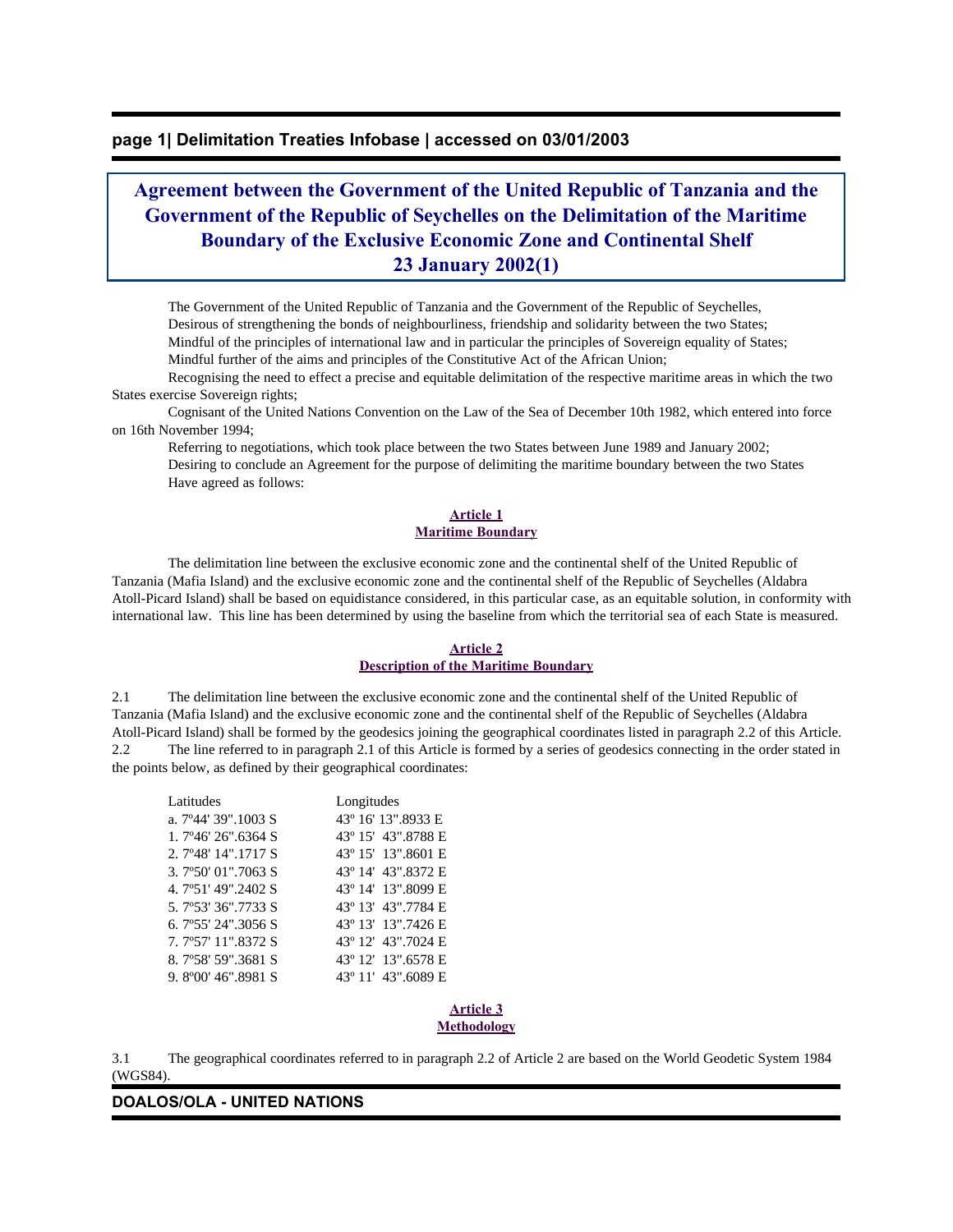## **page 2| Delimitation Treaties Infobase | accessed on 03/01/2003**

3.2 The line referred to in paragraph 2.1 of Article 2 is drawn for illustrative purposes on the chart annexed to this Agreement.

#### **Article 4**

### **Exclusive Economic Zone and Continental Shelf**

 The line referred to in paragraph 2.1 of Article 2 shall be the maritime boundary between the areas referred to in Article 1 in which the States exercise, in accordance with international law, their respective sovereign rights and juridiction.

#### **Article 5 Cooperation**

5.1 The two States shall cooperate with each other on the protection, exploitation of resources, surveillance, monitoring and enforcement of laws in accordance with the provisions of the United Nations Convention on the Law of the Sea. 5.2 The two States shall cooperate with each other whenever necessary in order to maintain the existing points of reference, including other points of reference as may from time to time be established.

#### **Article 6 Settlement of Disputes**

 Any dispute arising between the two States, with respect to the interpretation or the application of this Agreement shall be resolved by peaceful means, in accordance with international law.

### **Article 7 Amendment**

 An amendment to this Agreement shall be adopted by mutual agreement of the two States. A proposal for amendment to this Agreement may be made by either State to the other in writing.

## **Article 8 Entry into Force**

 This Agreement shall enter into force on the date of signature. IN WITNESS WHEREOF, the representative of the two Governments being duly authorised for this purpose have signed this Agreement.

DONE in duplicate at Victoria, Mahe, Seychelles, on this 23rd day of January, the year two thousand and two.

of the United Republic of Tanzania of the Republic of Seychelles Andrew J. Chenge (MP) Anthony T.F. Fernando Attorney General Attorney General

For and on behalf of the Government For and on behalf of the Government

**DOALOS/OLA - UNITED NATIONS**